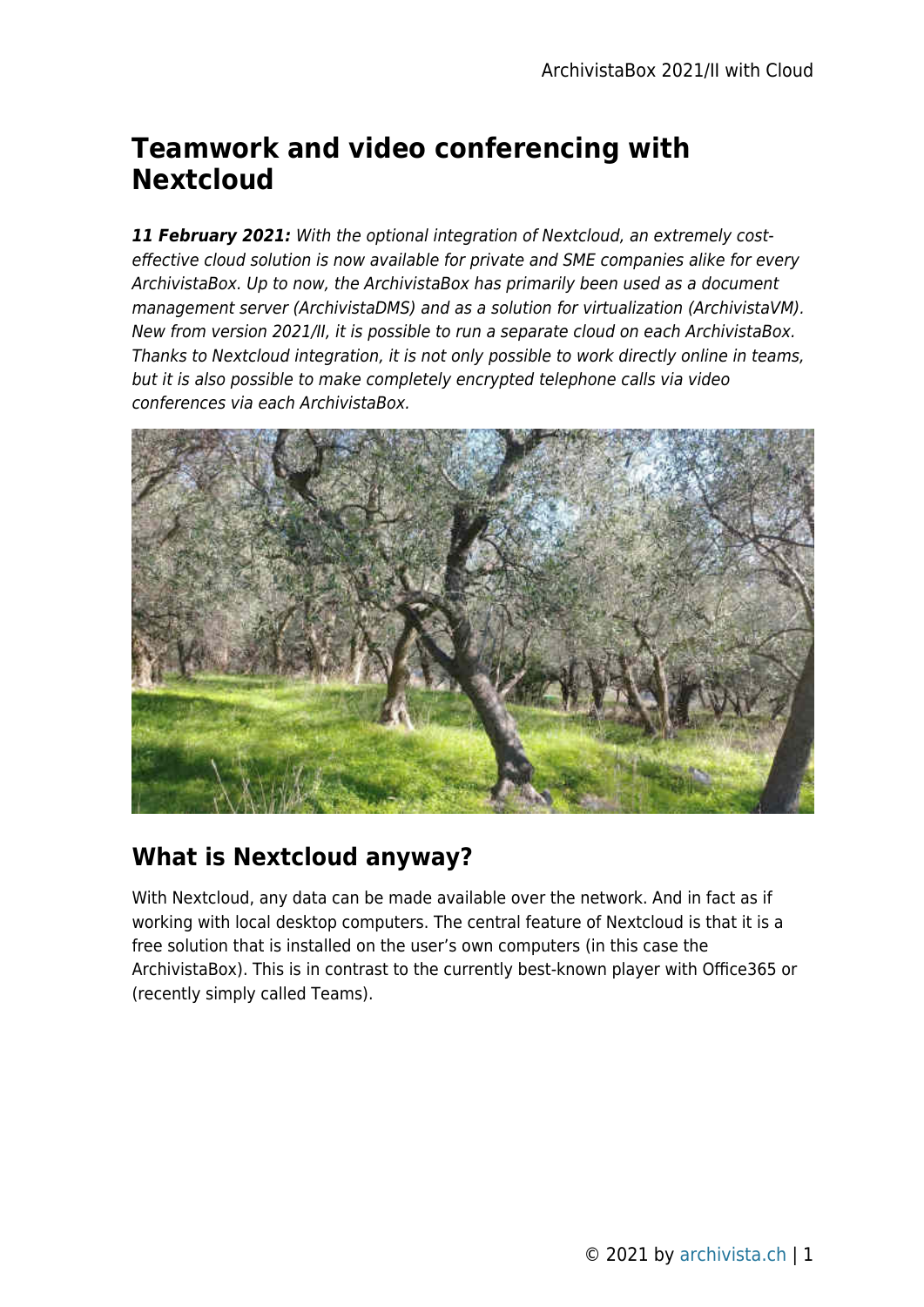

#### **This is why solutions should run on your own computers**

First of all, storing one's own data off-site may simply be the most obvious choice for private users, because computer systems are now so complex that it is almost unattainable for private users to run such solutions themselves. For companies, this question should not arise as such, appropriate servers (Linux as well as Windows) can be operated with acceptable effort. Nevertheless, solutions are increasingly being outsourced. The "convincing" argument is always that cloud solutions are much simpler.

However, this is only true to a limited extent. NAS devices from Synology or QMAP offer (like the ArchivistaBox) very simple management tools to store your own data locally or to keep it available via the web. It is correct that NAS devices usually have rather weak processors, so that these devices are only suitable to a limited extent for computationally intensive processes such as business processes and/or e.g. video conferencing.

With ArchivistaBox, a good amount of power is deliberately delivered with the boxes. Today's hardware prices are quite low, so that savings should not be made in the wrong place. As a web-based solution, ArchivistaBox systems have always been able to be extended with other services. Only up to now it has been necessary to descend into the depths of the ArchivistaBox in order to run, for example, a CMS solution such as WordPress (Webpage) with the ArchivistaBox.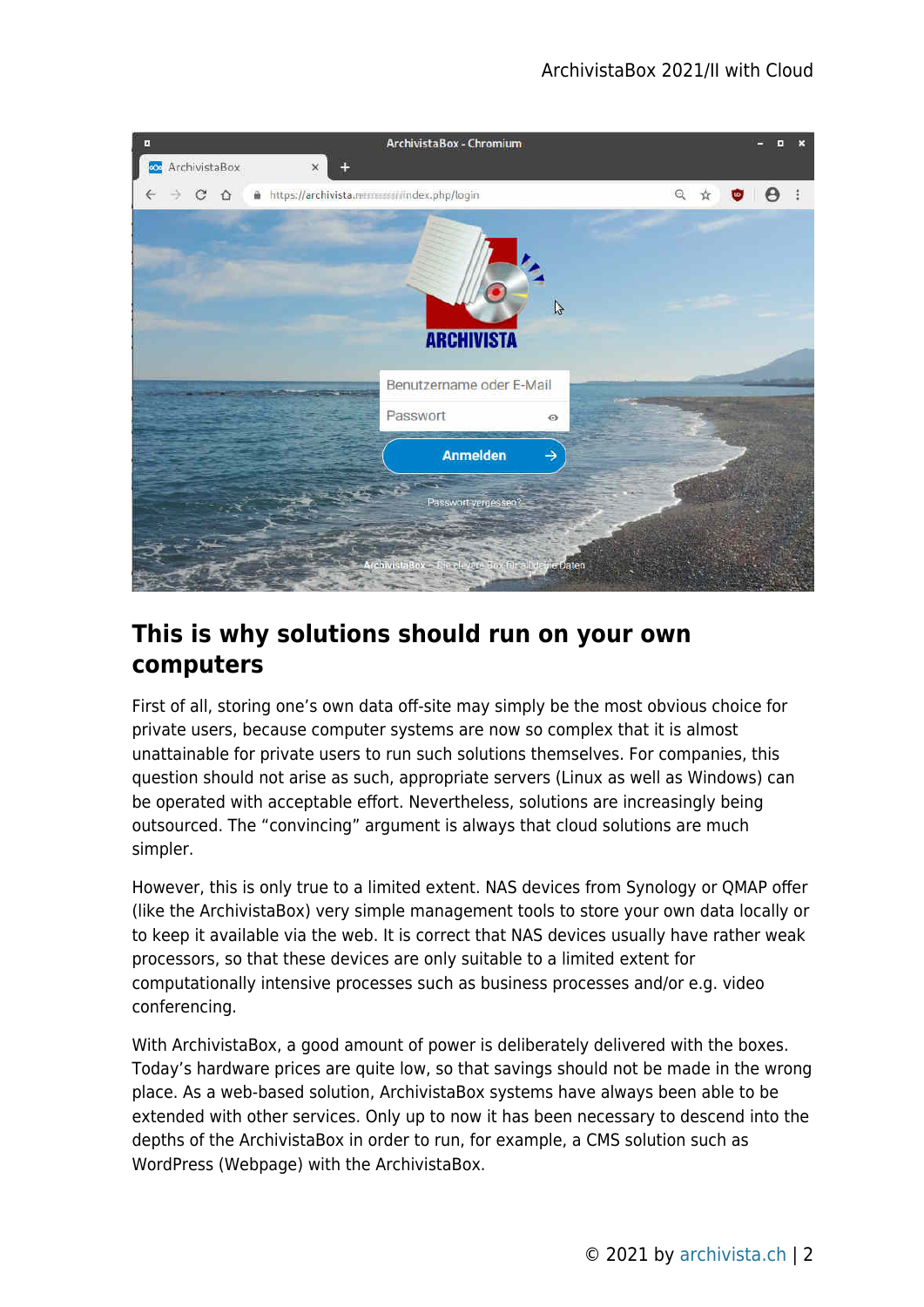

Ultimately, the knockout criterion for or against outsourcing solutions to the cloud is and remains how easy it is to commission and maintain systems. The ArchivistaBox offers a radical approach here. Firstly because the basic system is completely reinstalled every time it is booted up and secondly because this takes place in the main memory. This makes the ArchivistaBoxes far more robust in operation than other solutions.

The common killer argument for the solution in the cloud is not given (at least with the ArchivistaBox). The advantage is that the ArchivistaBoxes store all data locally. Firstly, no one has to fear that the data could be read by third parties within the legal framework. Just as an example, anyone who reads the agreements of, for example, the Redmond giant or the search engine king, will be more or less **[shocked to discover](https://www.heise.de/news/Microsoft-Office-365-Die-Gruende-fuer-das-Nein-der-Datenschuetzer-4919847.html) [that many people can read them, see the relevant Heise article \(german\).](https://www.heise.de/news/Microsoft-Office-365-Die-Gruende-fuer-das-Nein-der-Datenschuetzer-4919847.html)**

Regardless of the question of who reads when, how, where and why, local clouds have immense advantages when it comes to data storage. Firstly, if the Internet or a jigsaw piece of it fails, local solutions (such as the ArchivistaBox) continue to run normally on the internal network and secondly (this is currently massively underestimated) massively deeper resources are required when storing data in the "own house".

If almost the entire administration, but minimally all schools, completely rush, even plan- and headless switch to Microsoft Office365, then the concept of always sending all data from all participants first around the world to store them somewhere on a remote cloud, is not only inefficient, but sooner or later doomed to failure. If all data is hurled willy-nilly through the network, this is not only an ecological disaster, but primarily completely economically inefficient.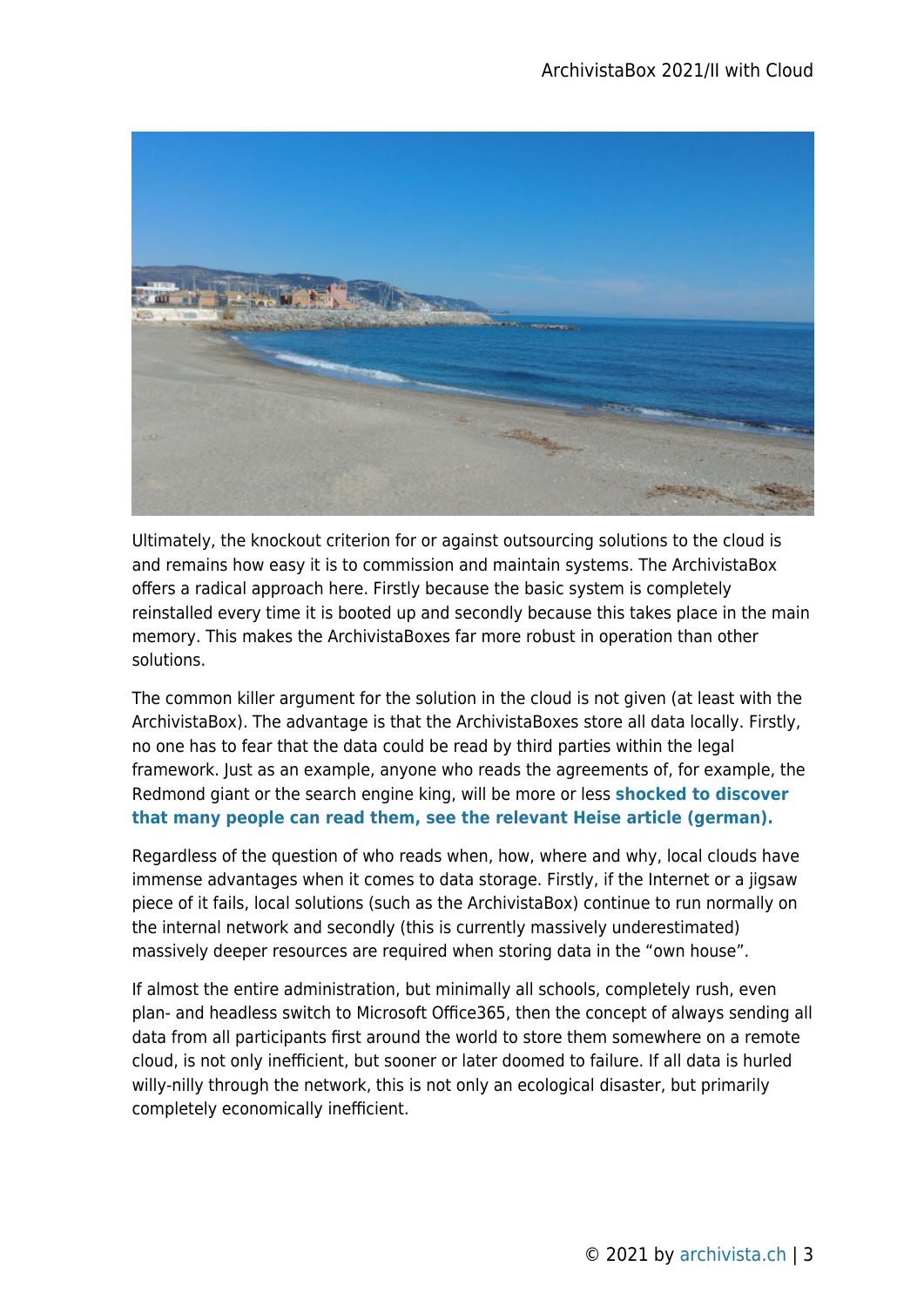

#### **ArchivistaBox and Nextcloud as a better alternative to proprietary cloud solutions.**

If the ArchivistaBox offers Nextcloud integration, the question is why does this make sense. ArchivistaDMS itself offers structured long-term access to the data, Nextcloud on the other hand represents a web desktop, the structured storage of the data is neither the focus nor is such currently available. In this sense, both solutions complement each other. For the "chit-chat" Nextcloud, for the business ArchivistaDMS and ArchivistaERP.

In addition, with Nextcloud it is easily possible to quickly edit an Office file directly online, even if no Office package is available locally. Far more centrally, however, Nextcloud has had a solution since the middle of last year, Nextcloud Talk, for running (e.g. confidential) conversations and video conferences via its own server. Especially the latter functionality is extremely important in the current time horizon — both for private — and SMBs.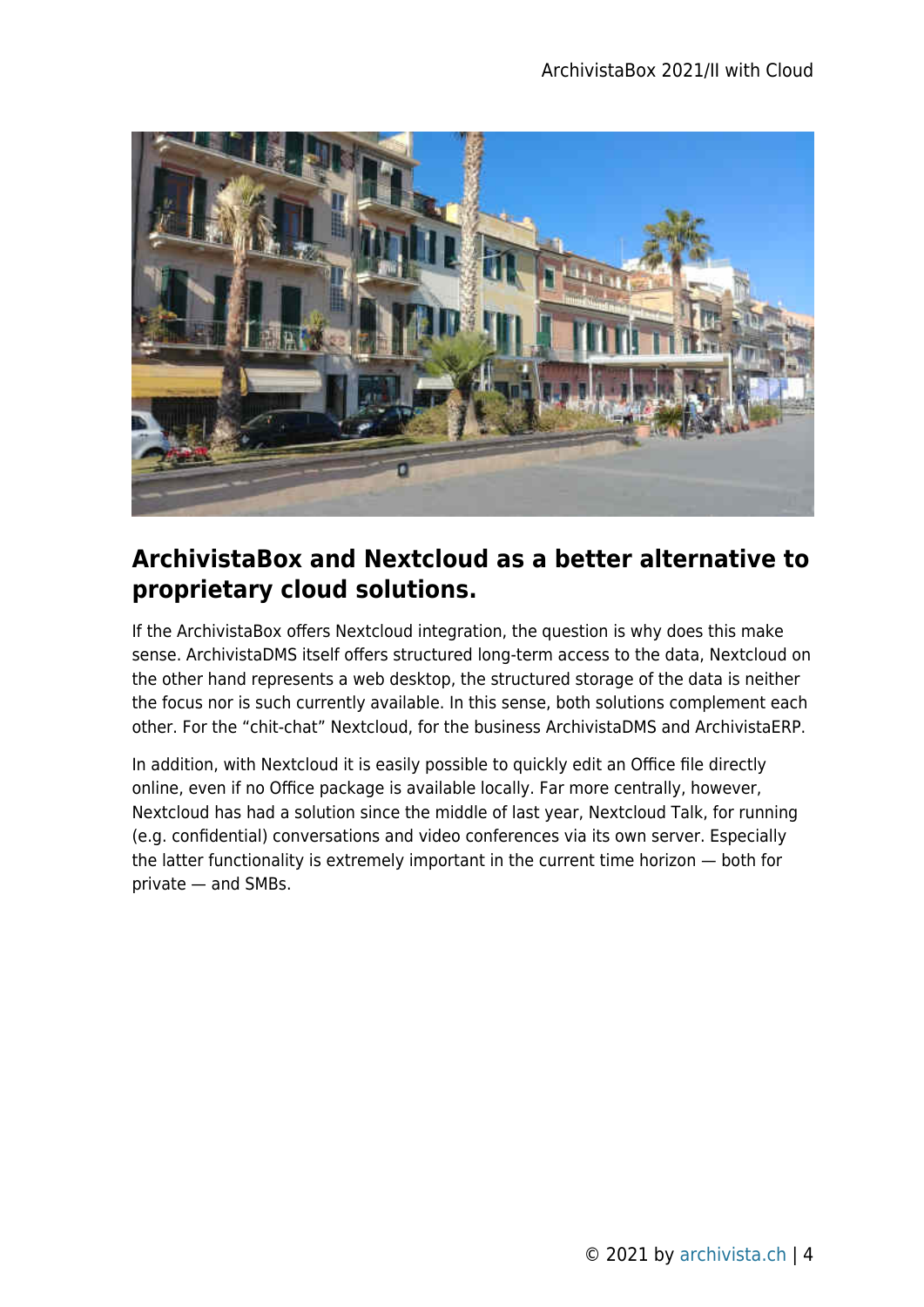

If the states currently (as in Switzerland) impose a compulsory home office, then the virtual secure exchange between employees becomes all the more important. Anyone who wants to say that there is nothing to hide should be reminded that such an attitude is more than naïve. Let's take the baker Pfister. He bakes the best cakes in the whole country. The Pfister bakers are (still!) in the bakery, while the administration works in the home office. Now they exchange information via video chat about which order quantities are necessary for which products, or which new creations are planned.

For those who would like to outsource this know-how to a few corporations, the **[patent](https://www.20min.ch/story/amazon-laesst-fliegende-warenhaeuser-patentieren-109429445572) [for the fleeing department store was granted to Amazon a long time ago.](https://www.20min.ch/story/amazon-laesst-fliegende-warenhaeuser-patentieren-109429445572)** So no one should be surprised if one day even the last local baker will still be on the road as a courier driver with "his" cakes made by the world baker, because the world baker overheard a few years ago by pure chance (and of course without proof) in the Bäcker Pfister video chat. This may sound utopian, but it is not. So dear SME companies, solutions like ArchivistaBox, store locally and do not transfer data to third parties. There is no reason to become dependent on a cloud giant.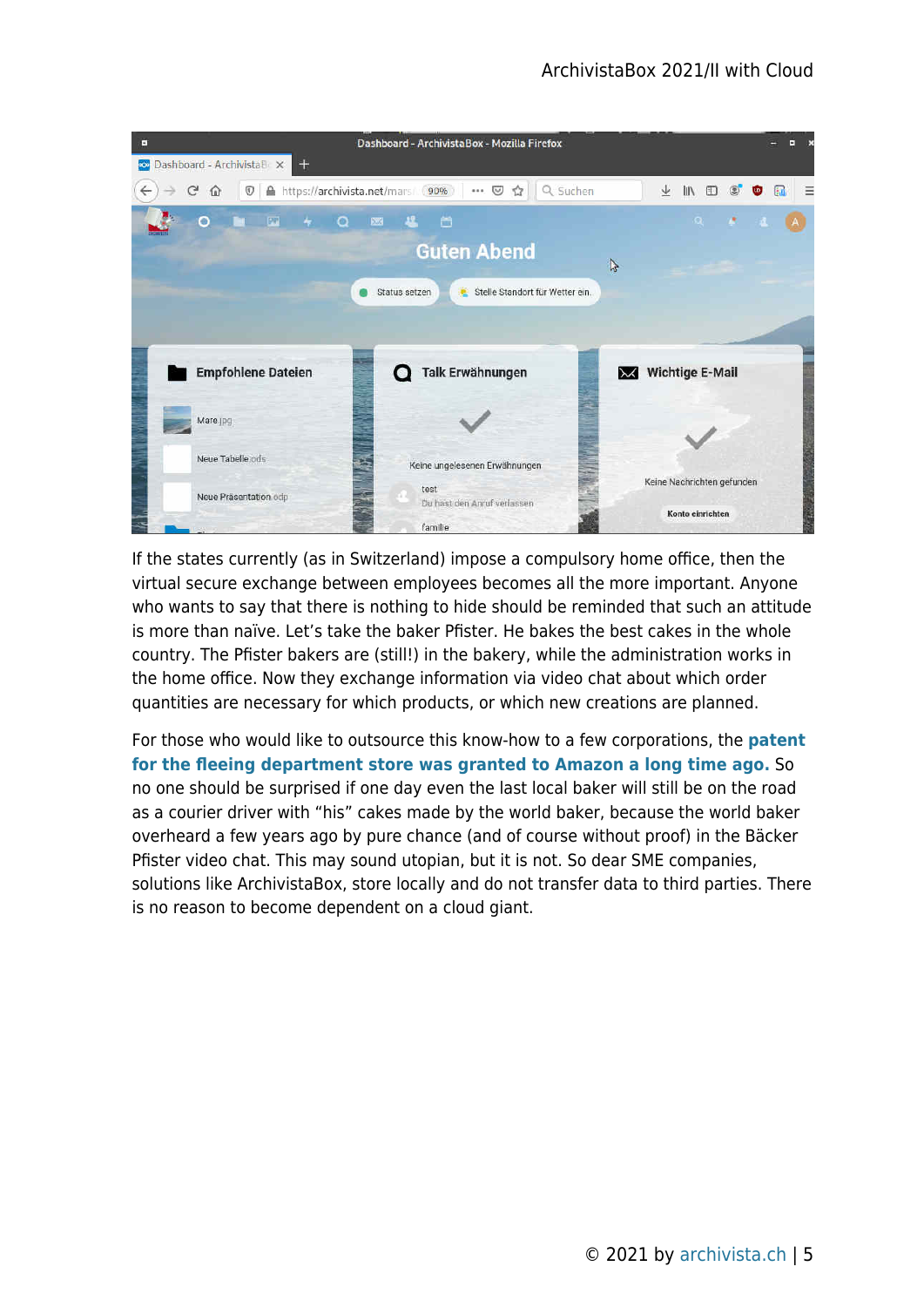

# **Activate Nextcloud with the ArchivistaBox**

For the integration of Nextcloud it is necessary to **[obtain the server component](https://nextcloud.com/install/#instructions-server) [from Nextcloud](https://nextcloud.com/install/#instructions-server)** and save it in the data folder of the ArchivistaBox. Currently this is the zip file 'nextcloud-20.0.7.zip'. After the download (the file has about 120 MByte), the file must be renamed to 'nextcloud.zip'. Then restart the ArchivistaBox. After the restart, the cloud can be set up on the ArchivistaDekstop using Firefox and calling the page **'https://localhost/avcloud'.**

To install the entire Nextcloud suite, additional components must be obtained from the Internet. In total, Nextcloud Suite currently comprises about 1.1 GByte. With a standard Internet connection, the process takes a few minutes. Status messages are displayed during the installation, and the desktop is available for the admin user at the end of the process. It is important to note that the (very simple) installation of Nextcloud on the ArchivistaBox described here requires version 2012/II of the ArchivistaBox. This is the only way to activate Nextcloud in any ArchivistaBox. If there are problems, it is related to time and memory limits in PHP.

Especially Collabora Online (Office) can fail. The installation can be done on the console in the folder /home/archivista/data/nextcloud: **'sudo -u www-data php -d**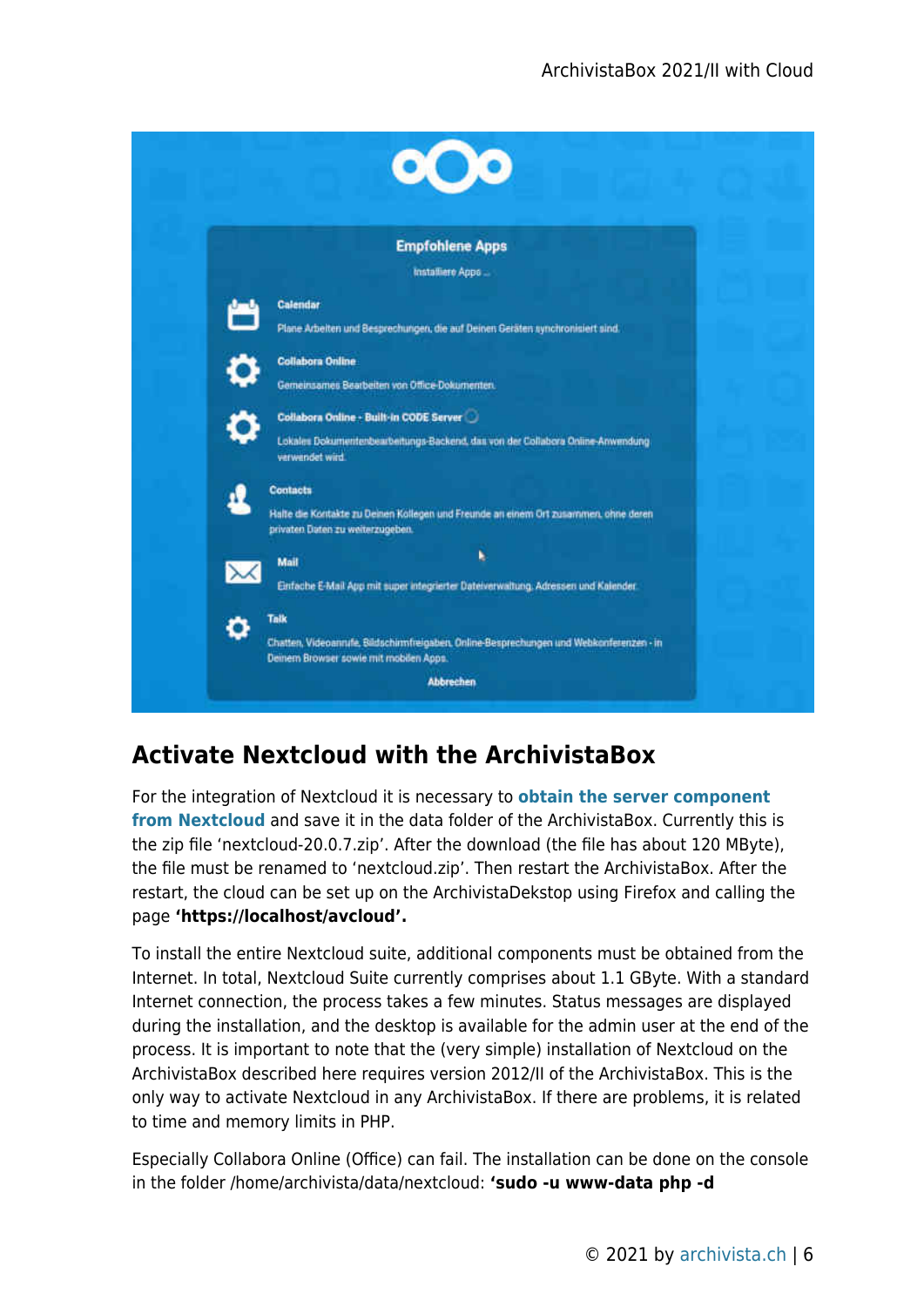**memory\_limit=512M ./occ app:install richdocumentscode'.** For older ArchivistaBoxes it may be necessary to **disable the 'skip-innodb' option in the /etc/mysql/my.cnf file '#skip-innodb'.** Then the file **my.cnf** must be copied to **'/var/lib/vz/update19'.**

In order to operate Nextcloud on the Internet, it is recommended that it is operated either via a static IP address or, even better, via a domain name (https://meinefirma.net/avcloud). Furthermore, the use of a firewall (if necessary also via the vDSL/broadband router) is more than recommended. If you would like to use an open source firewall, we can currently recommend OPNsense.



### **ArchivistaBox with Nextcloud starting at 90 francs**

Finally, the question remains, how much does such an environment cost? The costs for a completely set up ArchivistaBox solution with Nextcloud integration (including firewall configuration based on OPNsense with a static IP address, but without a DMZ) amount (including hardware and software ArchivistaBox DOM and OPNsense mini-box) to between 2,000 and 3,000 francs depending on the location in Switzerland (system for 4 to 10 users).

If a firewall and/or a static IP address already exists, "only" an **[ArchivistaBox Dom](http://shop.archivista.ch/oscommunity/catalog/product_info.php?cPath=28&products_id=72&language=en) [\(from sFr. 990.–\)](http://shop.archivista.ch/oscommunity/catalog/product_info.php?cPath=28&products_id=72&language=en)** is sufficient. If you have your own hardware, you can also **[purchase](http://shop.archivista.ch/oscommunity/catalog/product_info.php?cPath=21&products_id=75) [the ArchivistaBox Dolder from sFr. 90.–](http://shop.archivista.ch/oscommunity/catalog/product_info.php?cPath=21&products_id=75)** (select type virtualized/own hardware). This also means that your own cloud solution with the ArchivistaBox should not fail due to budget. There is a maintenance contract for all components. The first year is included in the price, after that it is 20% for ArchivistaDOM or ArchivistaDolder, for all other ArchivistaDMS systems 15%. For those who prefer to calculate in months, the ArchivistaBox Dolder costs 5.50 per month from the second year and should therefore